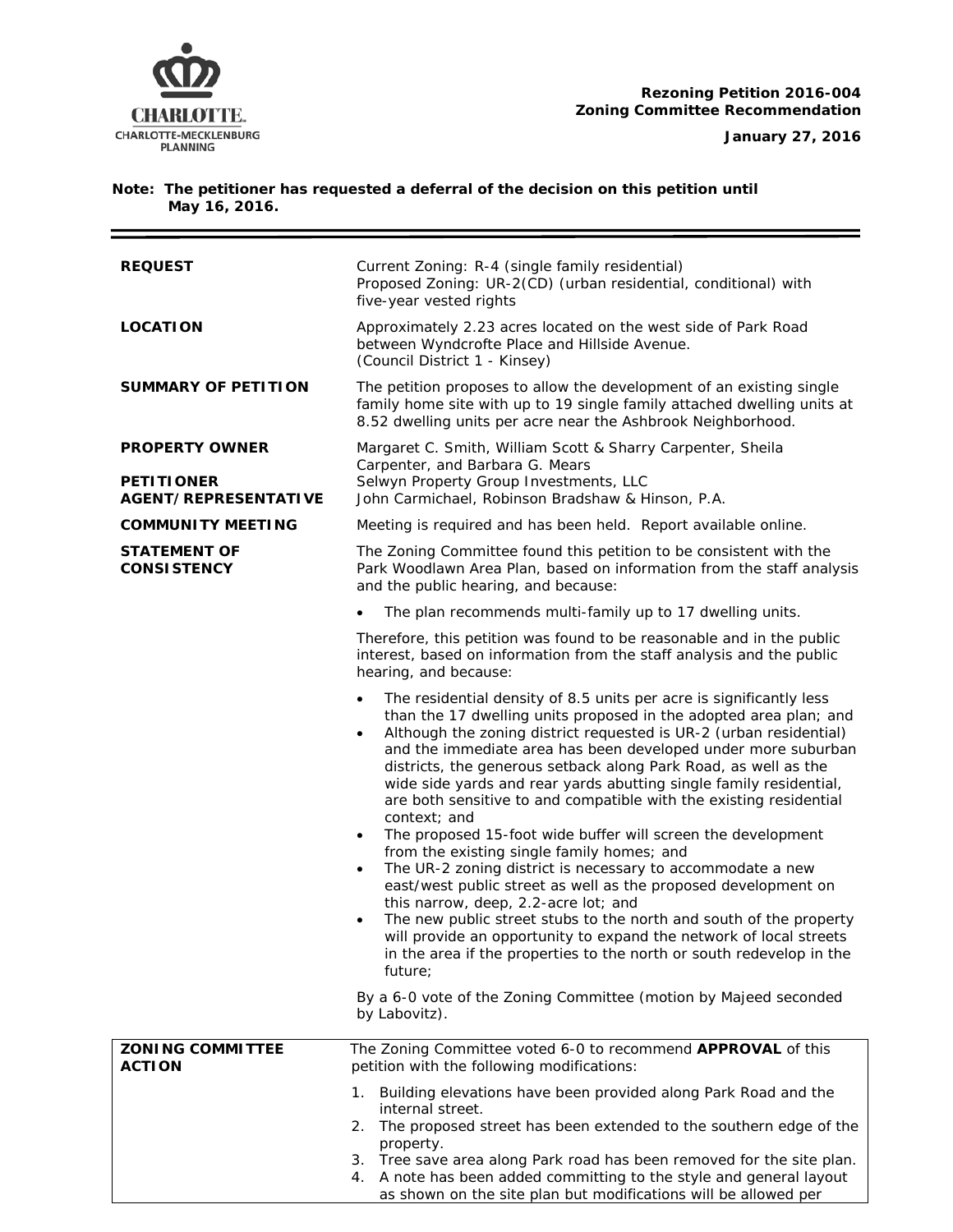|                                        | 8.<br>standard.                                               | section 6.207 in the Zoning Ordinance.<br>5. The 50-foot of right-of-way dedication from the centerline of park<br>road has been shown on the plan.<br>6. The future back of curb has been shown on the site plan. The<br>30-foot setback along Park Road has been measured from the<br>right-of-way dedication line.<br>7. The right-of-way dedication along Park Road has been modified.<br>Notes 1 and 2 under Streetscape/Buffer/Landscaping have been<br>modified to read that the buffer will be planted to a "Class B"<br>9. Note 6 under Transportation, pertaining to development of the stub<br>street has been removed.<br>10. Note 5 under Streetscape/Buffer/Landscape has been removed.<br>11. Note 4 under General Provisions has been removed and a note that<br>modifications will be allowed per section 6.207 has been added.<br>12. A detail of the proposed buffer plantings along the southern edge of<br>the property has been added.<br>13. A detail of the proposed screening fence along the proposed public<br>street connection has been added. |  |  |
|----------------------------------------|---------------------------------------------------------------|-----------------------------------------------------------------------------------------------------------------------------------------------------------------------------------------------------------------------------------------------------------------------------------------------------------------------------------------------------------------------------------------------------------------------------------------------------------------------------------------------------------------------------------------------------------------------------------------------------------------------------------------------------------------------------------------------------------------------------------------------------------------------------------------------------------------------------------------------------------------------------------------------------------------------------------------------------------------------------------------------------------------------------------------------------------------------------|--|--|
| <b>VOTE</b><br><b>ZONING COMMITTEE</b> | Motion/Second:<br>Yeas:<br>Nays:<br>Absent:<br>Recused:       | Labovitz/Wiggins<br>Dodson, Eschert, Labovitz, Majeed, Sullivan, and<br>Wiggins<br>None<br>Lathrop<br>None<br>Staff presented this item and noted that all the outstanding issues had                                                                                                                                                                                                                                                                                                                                                                                                                                                                                                                                                                                                                                                                                                                                                                                                                                                                                       |  |  |
| <b>DISCUSSION</b>                      |                                                               | been addressed. One Commissioner asked if the site's parking was<br>adequate for the proposed development. Staff responded and stated<br>the site will be providing a combined total of 44 on-street and off-street<br>parking for the development. The urban residential district only<br>requires one space per unit in the Zoning Ordinance. There was no<br>further discussion of the petition.                                                                                                                                                                                                                                                                                                                                                                                                                                                                                                                                                                                                                                                                         |  |  |
| <b>STAFF OPINION</b>                   | Staff agrees with the recommendation of the Zoning Committee. |                                                                                                                                                                                                                                                                                                                                                                                                                                                                                                                                                                                                                                                                                                                                                                                                                                                                                                                                                                                                                                                                             |  |  |

# **FINAL STAFF ANALYSIS**

**(Pre-Hearing Analysis online at [www.rezoning.org\)](http://www.rezoning.org/)** 

### **PLANNING STAFF REVIEW**

### • **Proposed Request Details**

The site plan accompanying this petition contains the following provisions:

- Allows up to 19 single family attached dwelling units at a maximum density of 8.52 dwelling units per acre.
- Recessed garage doors for the proposed units.
- Dedication of 50 feet of right-of-way measured from the centerline of Park Road.
- Building elevations of the proposed units.
- Maximum height of 35 feet and three stories.
- Eight foot-planting strip and six-foot sidewalk will be installed along Park Road.
- Access will be provided by a new public and private street.
- New north and south public street stub connection to the adjoining properties.
- 15- and 20-foot "Class C" buffer width planted to a "Class B" buffer standard adjacent to existing single family homes.
- Parking consists of 44 parking spaces with 15 provided of those spaces being provided on the private internal streets.
- Detail of proposed screening fence.
- Detail of proposed buffer plantings along the southern property edge.

## • **Public Plans and Policies**

- The *Park Woodlawn Area Plan* (2013) recommends moderate density residential uses (up to 17 dwelling units per acre) for the proposed site.
- The petition supports the *General Development Policies-Environment* by redeveloping an infill